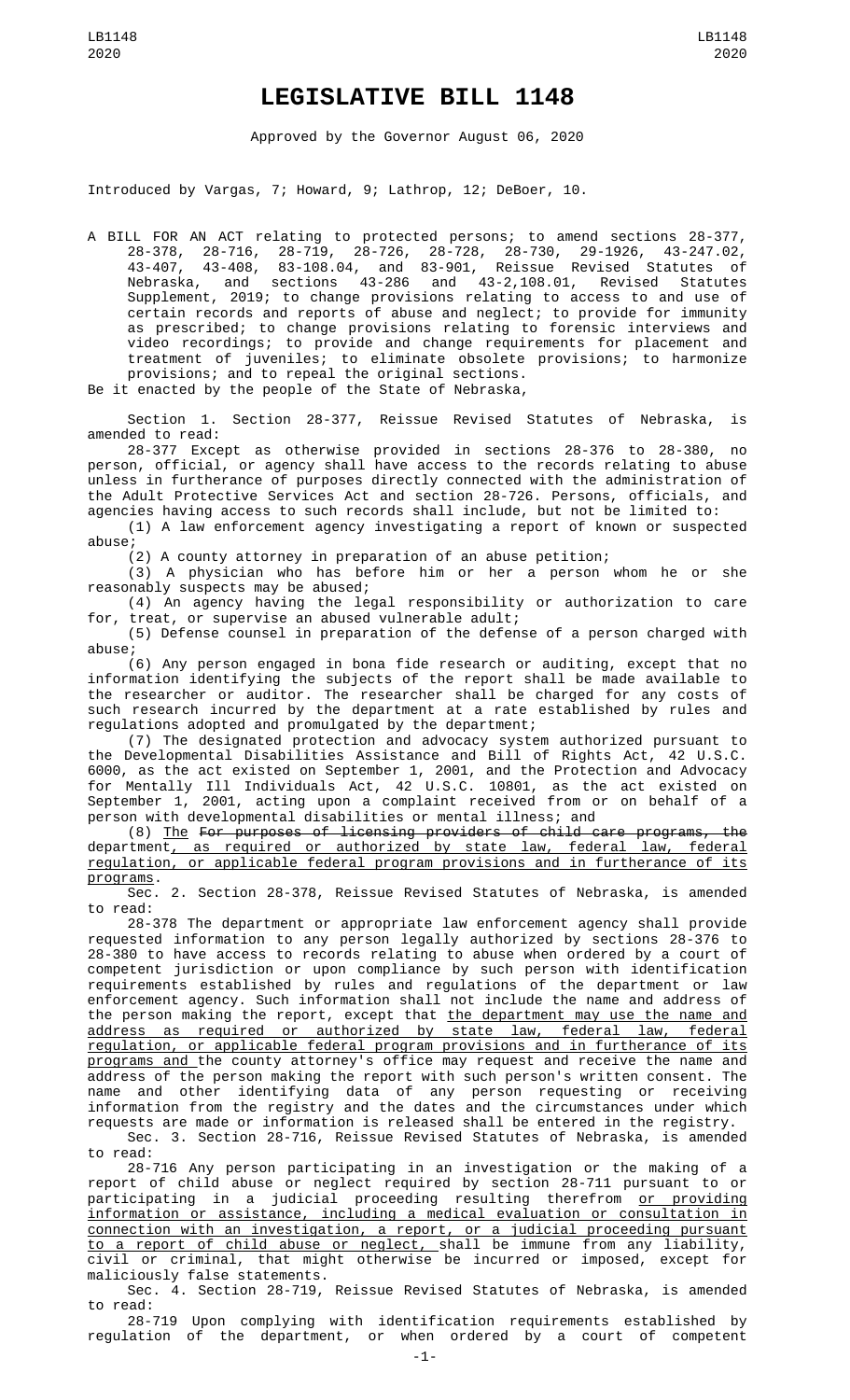jurisdiction, any person legally authorized by section 28-722, 28-726, or 28-727 to have access to records relating to child abuse and neglect may request and shall be immediately provided the information requested in accordance with the requirements of the Child Protection and Family Safety Act. Except for such information provided to department personnel and county <u>attorneys, such</u> S<del>uch</del> information shall not include the name and address of the person making the report of child abuse or neglect. The names and other identifying data and the dates and the circumstances of any persons requesting or receiving information from the central registry of child protection cases maintained pursuant to section 28-718 shall be entered in the central registry record.

Sec. 5. Section 28-726, Reissue Revised Statutes of Nebraska, is amended to read:

28-726 Except as provided in this section and sections 28-722 and 81-3126, no person, official, or agency shall have access to information in the tracking system of child protection cases maintained pursuant to section 28-715 or in records in the central registry of child protection cases maintained pursuant to section 28-718 unless in furtherance of purposes directly connected with the administration of the Child Protection and Family Safety Act. Such persons, officials, and agencies having access to such information shall include, but not be limited to:

(1) A law enforcement agency investigating a report of known or suspected child abuse or neglect;

(2) A county attorney in preparation of a child abuse or neglect petition or termination of parental rights petition;

(3) A physician who has before him or her a child whom he or she reasonably suspects may be abused or neglected;

(4) An agency having the legal responsibility or authorization to care for, treat, or supervise an abused or neglected child or a parent, a guardian, or other person responsible for the abused or neglected child's welfare who is the subject of the report of child abuse or neglect;

(5) Any person engaged in bona fide research or auditing. No information identifying the subjects of the report of child abuse or neglect shall be made available to the researcher or auditor;

(6) The Foster Care Review Office and the designated local foster care review board when the information relates to a child in a foster care placement as defined in section 43-1301. The information provided to the office and local board shall not include the name or identity of any person making a report of suspected child abuse or neglect;

(7) The designated protection and advocacy system authorized pursuant to the Developmental Disabilities Assistance and Bill of Rights Act of 2000, 42 U.S.C. 15001, as the act existed on January 1, 2005, and the Protection and Advocacy for Mentally Ill Individuals Act, 42 U.S.C. 10801, as the act existed on September 1, 2001, acting upon a complaint received from or on behalf of a person with developmental disabilities or mental illness;

(8) The person or persons having custody of the abused or neglected child in situations of alleged out-of-home child abuse or neglect;

(9) The department, as required or authorized by state law, federal law, federal regulation, or applicable federal program provisions and in furtherance <u>of its</u> <del>For purposes of licensing providers of child care</del> programs<del>, the</del> Department of Health and Human Services; and

(10) A probation officer administering juvenile intake services pursuant to section 29-2260.01, conducting court-ordered predispositional investigations prior to disposition, or supervising a juvenile upon disposition; and -

(11) A child advocacy center pursuant to team protocols and in connection with a specific case under review or investigation by a child abuse and neglect investigation team or a child abuse and neglect treatment team convened by a county attorney.

Sec. 6. Section 28-728, Reissue Revised Statutes of Nebraska, is amended to read:

28-728 (1) The Legislature finds that child abuse and neglect are community problems requiring a coordinated response by law enforcement, child advocacy centers, prosecutors, the Department of Health and Human Services, and other agencies or entities designed to protect children. It is the intent of the Legislature to create a child abuse and neglect investigation team in each county or contiguous group of counties and to create a child abuse and neglect treatment team in each county or contiguous group of counties.

(2) Each county or contiguous group of counties will be assigned by the Department of Health and Human Services to a child advocacy center. The purpose of a child advocacy center is to provide a child-focused location for conducting forensic interviews and medical evaluations for alleged child victims of abuse and neglect and for coordinating a multidisciplinary team response that supports the physical, emotional, and psychological needs of children who are alleged victims of abuse or neglect. Each child advocacy center shall meet accreditation criteria set forth by the National Children's Alliance. Nothing in this section shall prevent a child from receiving treatment or other services at a child advocacy center which has received or is in the process of receiving accreditation.

(3) Each county attorney or the county attorney representing a contiguous group of counties is responsible for convening the child abuse and neglect investigation team and ensuring that protocols are established and implemented. A representative of the child advocacy center assigned to the team shall assist the county attorney in facilitating case review, developing and updating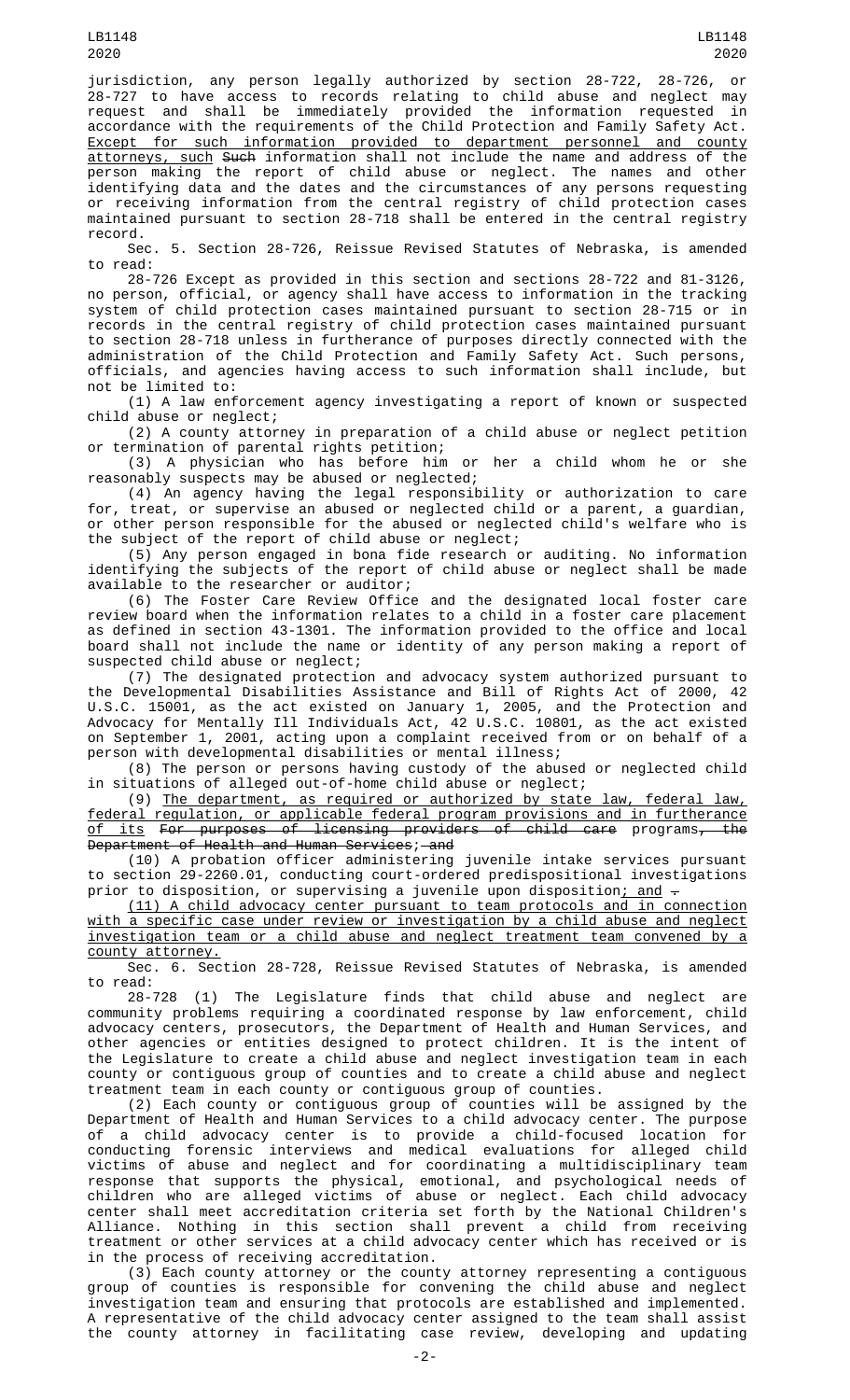protocols, and arranging training opportunities for the team. Each team must have protocols which, at a minimum, shall include procedures for:

(a) Mandatory reporting of child abuse and neglect as outlined in section 28-711 to include training to professionals on identification and reporting of abuse;

(b) Assigning roles and responsibilities between law enforcement and the Department of Health and Human Services for the initial response;

(c) Outlining how reports will be shared between law enforcement and the Department of Health and Human Services under sections 28-712.01 and 28-713;

(d) Coordinating the investigative response including, but not limited to: (i) Defining cases that require a priority response;

(ii) Contacting the reporting party;

(iii) Arranging for a video-recorded forensic interview at a child advocacy center for children who are three to eighteen years of age and are alleged to be victims of sexual abuse or serious physical abuse or neglect, have witnessed a violent crime, are found in a drug-endangered environment, or have been recovered from a kidnapping;

(iv) Assessing the need for and arranging, when indicated, a medical evaluation of the alleged child victim;

(v) Assessing the need for and arranging, when indicated, appropriate mental health services for the alleged child victim or nonoffender caregiver;

(vi) Conducting collateral interviews with other persons with information pertinent to the investigation including other potential victims;

(vii) Collecting, processing, and preserving physical evidence including photographing the crime scene as well as any physical injuries as a result of the alleged child abuse and neglect; and

(viii) Interviewing the alleged perpetrator;

(e) Reducing the risk of harm to alleged child abuse and neglect victims;

(f) Ensuring that the child is in safe surroundings, including removing the perpetrator when necessary or arranging for temporary custody of the child when the child is seriously endangered in his or her surroundings and immediate removal appears to be necessary for the child's protection as provided in section 43-248;

(g) Sharing of case information between team members; and

(h) Outlining what cases will be reviewed by the investigation team including, but not limited to:

(i) Cases of sexual abuse, serious physical abuse and neglect, drugendangered children, and serious or ongoing domestic violence;

(ii) Cases determined by the Department of Health and Human Services to be high or very high risk for further maltreatment; and

(iii) Any other case referred by a member of the team when a systemresponse issue has been identified.

(4) Each county attorney or the county attorney representing a contiguous group of counties is responsible for convening the child abuse and neglect treatment team and ensuring that protocols are established and implemented. A representative of the child advocacy center appointed to the team shall assist the county attorney in facilitating case review, developing and updating protocols, and arranging training opportunities for the team. Each team must have protocols which, at a minimum, shall include procedures for:

(a) Case coordination and assistance, including the location of services available within the area;

(b) Case staffings and the coordination, development, implementation, and monitoring of treatment or safety plans particularly in those cases in which ongoing services are provided by the Department of Health and Human Services or a contracted agency but the juvenile court is not involved;

(c) Reducing the risk of harm to child abuse and neglect victims;

(d) Assisting those child abuse and neglect victims who are abused and neglected by perpetrators who do not reside in their homes; and

(e) Working with multiproblem status offenders and delinquent youth.

(5) For purposes of sections 28-728 to 28-730 this section, forensic interview means a video-recorded interview of an alleged child victim conducted at a child advocacy center by a professional with specialized training designed to elicit details about alleged incidents of abuse or neglect, and such interview may result in intervention in criminal or juvenile court.

Sec. 7. Section 28-730, Reissue Revised Statutes of Nebraska, is amended to read:

28-730 (1) Notwithstanding any other provision of law regarding the confidentiality of records and when not prohibited by the federal Privacy Act of 1974, as amended, juvenile court records and any other pertinent information that may be in the possession of school districts, law enforcement agencies, county attorneys, the Attorney General, the Department of Health and Human Services, child advocacy centers, and other team members concerning a child whose case is being investigated or discussed by a child abuse and neglect investigation team or a child abuse and neglect treatment team shall be shared with the respective team members as part of the discussion and coordination of efforts for investigative or treatment purposes. Upon request by a team, any individual or agency with information or records concerning a particular child shall share all relevant information or records with the team as determined by the team pursuant to the appropriate team protocol. Only a team which has accepted the child's case for investigation or treatment shall be entitled to access to such information.

(2) All information acquired by a team member or other individuals pursuant to protocols developed by the team shall be confidential and shall not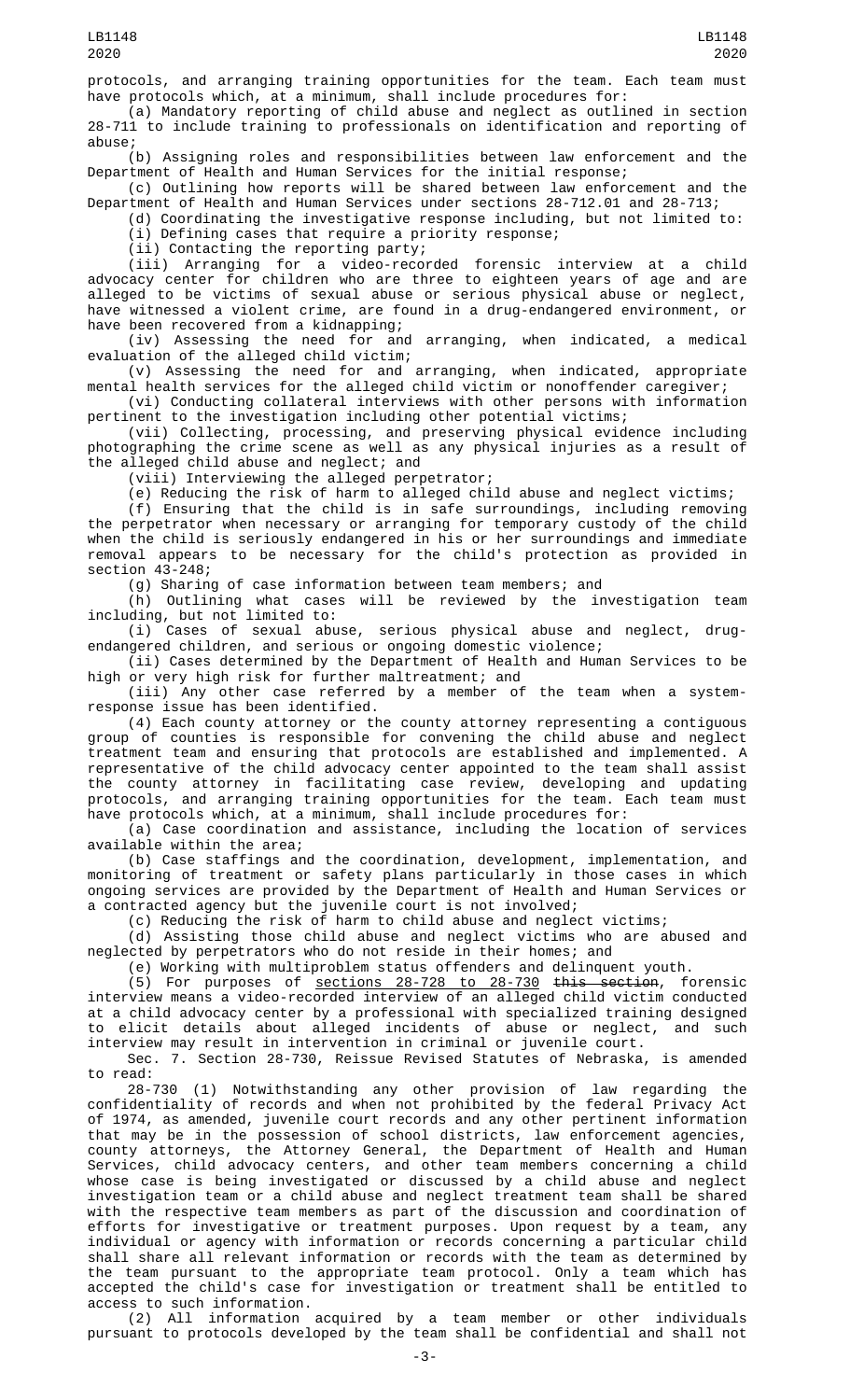be disclosed except to the extent necessary to perform case consultations, to carry out a treatment plan or recommendations, or for use in a legal proceeding instituted by a county attorney or the Child Protection Division of the office of the Attorney General. Information, documents, or records otherwise available from the original sources shall not be immune from discovery or use in any civil or criminal action merely because the information, documents, or records were presented during a case consultation if the testimony sought is otherwise permissible and discoverable. Any person who presented information before the team or who is a team member shall not be prevented from testifying as to matters within the person's knowledge.

(3) Each team may review any case arising under the Nebraska Criminal Code when a child is a victim or any case arising under the Nebraska Juvenile Code. A member of a team who participates in good faith in team discussion or any person who in good faith cooperates with a team by providing information or records about a child whose case has been accepted for investigation or treatment by a team shall be immune from any civil or criminal liability. The provisions of this subsection or any other section granting or allowing the grant of immunity from liability shall not be extended to any person alleged to have committed an act of child abuse or neglect.

(4) A member of a team who publicly discloses information regarding a case consultation in a manner not consistent with sections 28-728 to 28-730 shall be guilty of a Class III misdemeanor.

(5) A child advocacy center shall maintain the video recording of all forensic interviews conducted at that child advocacy center. Such maintenance shall be in accordance with child abuse and neglect investigation team protocols established pursuant to section 28-728. The recording may be maintained digitally if adequate security measures are in place to ensure no unauthorized access.

(6) Information obtained through forensic interviews may be shared with members of child abuse and neglect investigation teams and child abuse and neglect treatment teams.

(7) A custodian of a video recording of a forensic interview shall not release or use the video recording or copies of such recording or consent, by commission or omission, to the release or use of the video recording or copies to or by any other party without a court order, notwithstanding any consent or release by the child victim or child witness, except that:

(a) The child advocacy center where a forensic interview is conducted may use the video recording for purposes of supervision and peer review required to meet national accreditation standards;

(b) Any custodian shall release or consent to the release or use of the video recording upon request to law enforcement agencies authorized to investigate, or agencies authorized to prosecute, any juvenile or criminal conduct described in the forensic interview;

(c) Any custodian shall release or consent to the release or use of the video recording upon request pursuant to a request under the Office of Inspector General of Nebraska Child Welfare Act;

(d) Any custodian shall provide secure access to view a video recording of a forensic interview upon request by a representative of the Department of Health and Human Services for purposes of classifying cases of child abuse and neglect pursuant to section 28-720 or determining the risk of harm to the child and needed social services of the family pursuant to section 28-713. Such representative shall be subject to the same release and use restrictions as any custodian under this subsection; and

(e) Any custodian shall release or consent to the release or use of the video recording pursuant to a court order issued under section 29-1912 or 29-1926.

Sec. 8. Section 29-1926, Reissue Revised Statutes of Nebraska, is amended to read:

29-1926 (1)(a) Upon request of the prosecuting or defense attorney and upon a showing of compelling need, the court shall order the taking of a <u>video</u> videotape deposition of a child victim of or child witness to any offense punishable as a felony. The deposition ordinarily shall be in lieu of courtroom or in camera testimony by the child. If the court orders a <u>video</u> <del>videotape</del> deposition, the court shall:

(i) Designate the time and place for taking the deposition. The deposition may be conducted in the courtroom, the judge's chambers, or any other location suitable for <u>video recording</u> <del>videotaping</del>;

(ii) Assure adequate time for the defense attorney to complete discovery before taking the deposition; and

(iii) Preside over the taking of the <u>video</u> <del>videotape</del> deposition in the same manner as if the child were called as a  $\overline{w}$  witness for the prosecution during the course of the trial.

(b) Unless otherwise required by the court, the deposition shall be conducted in the presence of the prosecuting attorney, the defense attorney, the defendant, and any other person deemed necessary by the court, including the parent or guardian of the child victim or child witness or a counselor or other person with whom the child is familiar. Such parent, guardian, counselor, or other person shall be allowed to sit with or near the child unless the court determines that such person would be disruptive to the child's testimony.

(c) At any time subsequent to the taking of the original <u>video</u> <del>videotape</del> deposition and upon sufficient cause shown, the court shall order the taking of additional <u>video</u> videotape depositions to be admitted at the time of the trial. (d) If the child testifies at trial in person rather than by video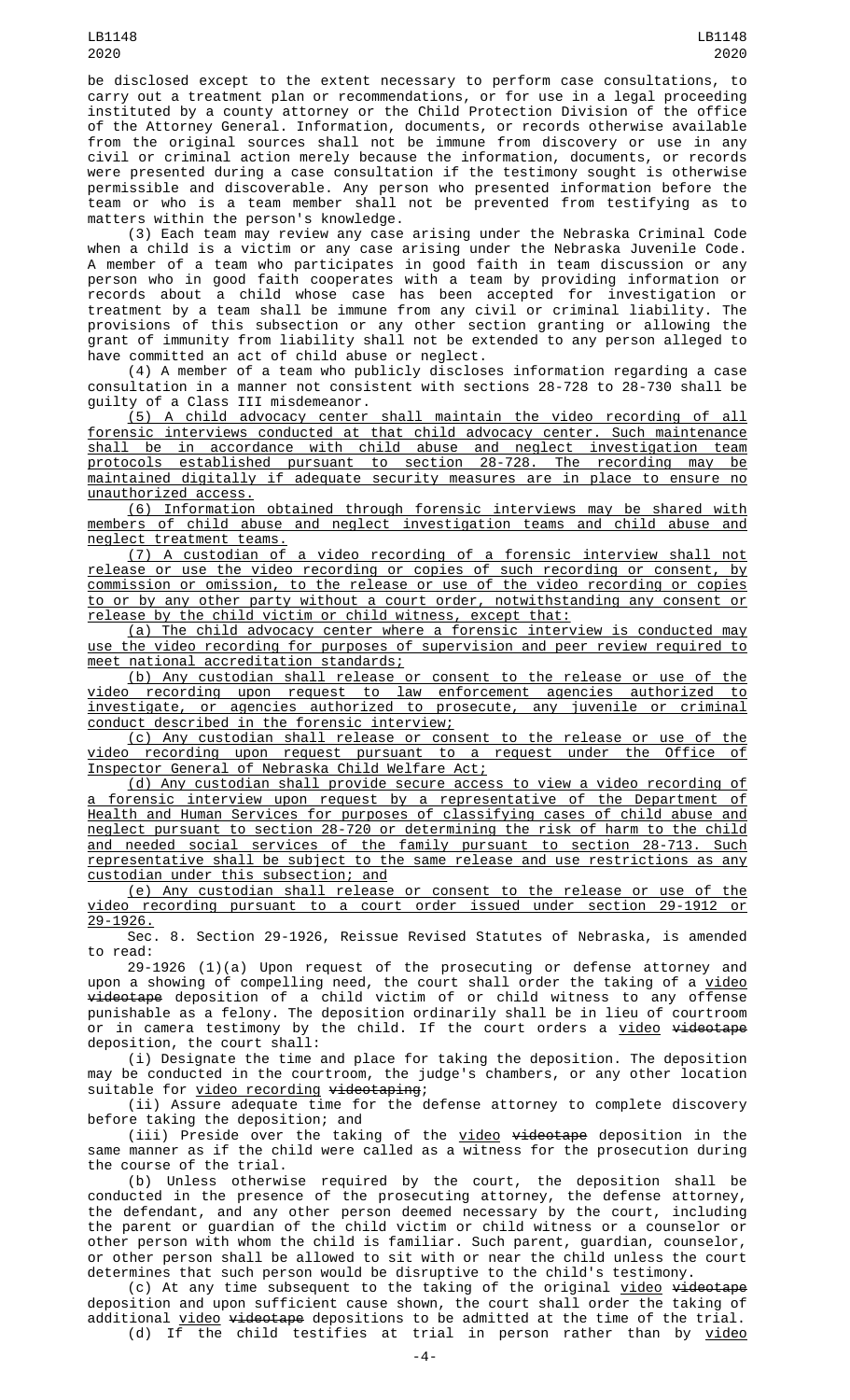videotape deposition, the taking of the child's testimony may, upon request of the prosecuting attorney and upon a showing of compelling need, be conducted in camera.

(e) Unless otherwise required by the court, the child shall testify in the presence of the prosecuting attorney, the defense attorney, the defendant, and any other person deemed necessary by the court, including the parent or guardian of the child victim or child witness or a counselor or other person with whom the child is familiar. Such parent, guardian, counselor, or other person shall be allowed to sit with or near the child unless the court determines that such person would be disruptive to the child's testimony. Unless waived by the defendant, all persons in the room shall be visible on camera except the camera operator.

(f) If deemed necessary to preserve the constitutionality of the child's testimony, the court may direct that during the testimony the child shall at all times be in a position to see the defendant live or on camera.

(g) For purposes of this section, child means a person eleven years of age or younger at the time the motion to take the deposition is made or at the time of the taking of in camera testimony at trial.

(h) Nothing in this section shall restrict the court from conducting the pretrial deposition or in camera proceedings in any manner deemed likely to facilitate and preserve a child's testimony to the fullest extent possible, consistent with the right to confrontation guaranteed in the Sixth Amendment of the Constitution of the United States and Article I, section 11, of the Nebraska Constitution. In deciding whether there is a compelling need that child testimony accommodation is required by pretrial <u>video</u> <del>videotape</del> deposition, in camera live testimony, in camera <u>video</u> <del>videotape</del> testimony, or any other accommodation, the court shall make particularized findings on the record of:

(i) The nature of the offense;

(ii) The significance of the child's testimony to the case;

(iii) The likelihood of obtaining the child's testimony without modification of trial procedure or with a different modification involving less substantial digression from trial procedure than the modification under consideration;

(iv) The child's age;

(v) The child's psychological maturity and understanding; and

(vi) The nature, degree, and duration of potential injury to the child from testifying.

(i) The court may order an independent examination by a psychologist or psychiatrist if the defense attorney requests the opportunity to rebut the showing of compelling need produced by the prosecuting attorney. Such examination shall be conducted in the child's county of residence.

(j) After a finding of compelling need by the court, neither party may call the child witness to testify as a live witness at the trial before the jury unless that party demonstrates that the compelling need no longer exists.

(k) Nothing in this section shall limit the right of access of the media or the public to open court.

(l) Nothing in this section shall preclude discovery by the defendant as set forth in section 29-1912.

(m) The Supreme Court may adopt and promulgate rules of procedure to administer this section, which rules shall not be in conflict with laws governing such matters.

 $(2)(a)$  No custodian of a video recording videotape of a child victim or child witness alleging, explaining, denying, or describing an act of sexual assault pursuant to section 28-319, 28-319.01, or 28-320.01 or child abuse pursuant to section 28-707 as part of an investigation or evaluation of the abuse or assault shall release or use a <u>video recording</u> <del>videotape</del> or copies of a <u>video recording</u> <del>videotape</del> or consent, by commission or omission, to the release or use of a <u>video recording</u> <del>videotape</del> or copies of a <u>video recording</u> videotape to or by any other party without a court order, notwithstanding the fact that the child victim or child witness has consented to the release or use of the video recording videotape or that the release or use is authorized under law, except as provided in section 28-730 or pursuant to an investigation under the Office of Inspector General of Nebraska Child Welfare Act. Any custodian may release or consent to the release or use of a video recording videotape or copies of a <u>video recording</u> <del>videotape</del> to law enforcement agencies or agencies authorized to prosecute such abuse or assault cases on behalf of the state.

(b) The court order may govern the purposes for which the <u>video recording</u> <del>videotape</del> may be used, the reproduction of the <u>video recording</u> <del>videotape</del>, the release of the <u>video recording</u> <del>videotape</del> to other persons, the retention and return of copies of the <u>video recording</u> <del>videotape</del>, and any other requirements reasonably necessary for the protection of the privacy and best interests of the child victim or child witness.

<u>(c)(i)</u> <del>(c)</del> Pursuant to section 29-1912, the defendant described in the video recording videotape may petition the district court in the county where the alleged offense took place or where the custodian of the <u>video recording</u> <del>videotape</del> resides for an order <u>requiring the custodian of the video recording</u> to provide a physical copy to the defendant or the defendant's attorney. Such order shall include a protective order prohibiting further distribution of the video recording without a court order releasing to the defendant a copy of the videotape.

(ii) Upon obtaining the copy of the video recording pursuant to subdivision (2)(c)(i) of this section, the defendant or the defendant's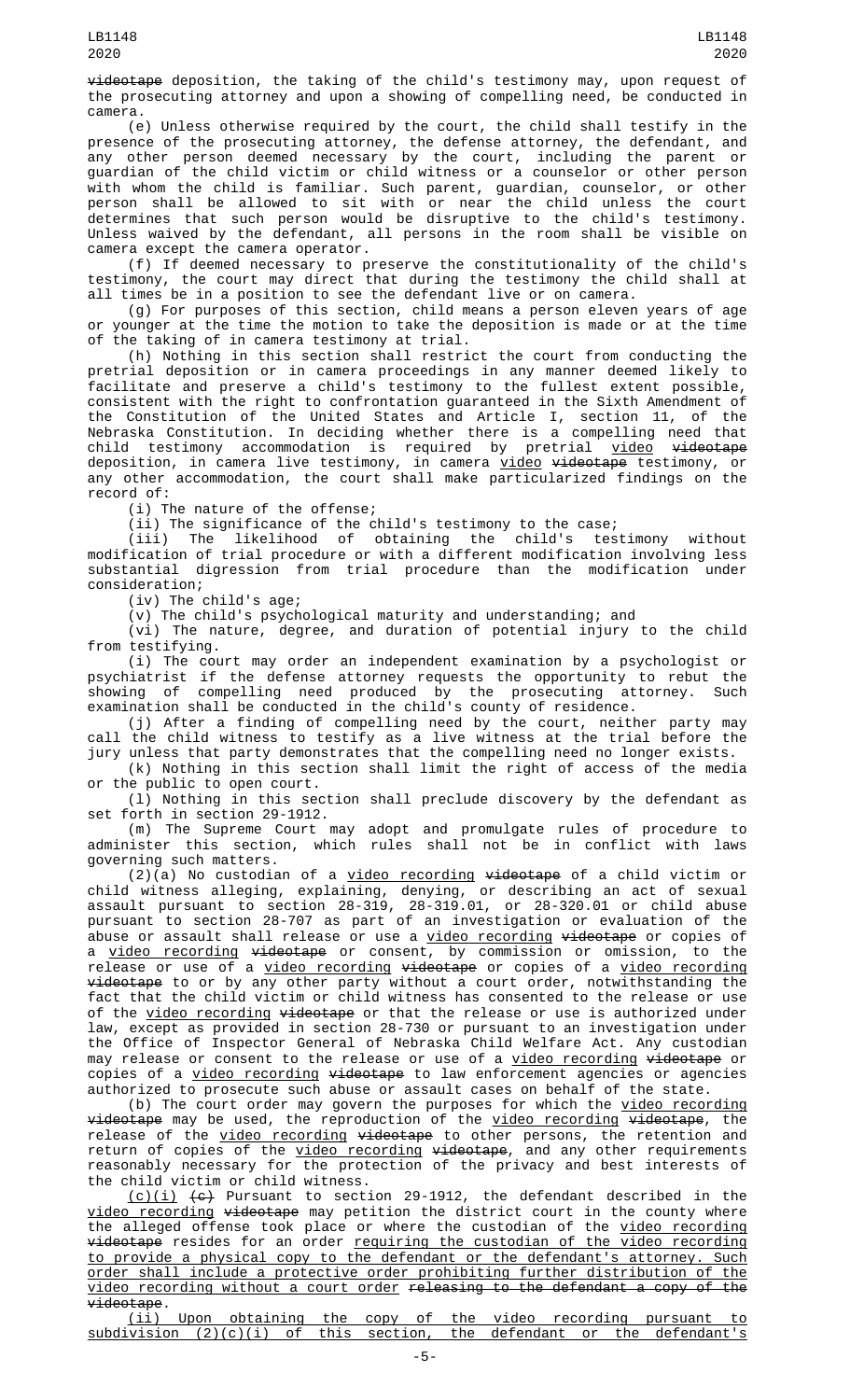LB1148 2020

attorney may request that the recording be transcribed by filing a motion with the court identifying the court reporter or transcriber and the address or location where the transcription will occur. Upon receipt of such request, the court shall enter an order authorizing the distribution of a copy of the video recording to such reporter or transcriber and requiring the copy of the video recording be returned by the reporter or transcriber upon completion of the transcription. Such order may include a protective order related to the distribution of the video recording or information contained in the video recording, including an order that identifying information of the child victim or child witness be redacted from the transcript prepared pursuant to this subsection. Upon return of such copy, the defendant or the defendant's attorney shall certify to the court and the parties that such copy has been returned.

(iii) After obtaining the copy of the video recording pursuant to subdivision (2)(c)(i) of this section, the defendant or the defendant's attorney may file a motion with the court requesting permission to release such copy to an expert or investigator. If the defendant or the defendant's attorney believes that including the name or identifying information of such expert or investigator will prejudice the defendant, the court shall permit the defendant or the defendant's attorney to include such information in the form of a written statement to be inspected by the court alone. The statement shall be sealed and preserved in the records of the court. Upon granting such motion, the court shall enter an order authorizing the distribution of a copy of the video recording to such expert or investigator and requiring the copy of the video recording be returned by the expert or investigator upon the completion of services of the expert or investigator. The order shall not include the name or identifying information of the expert or investigator. Such order may include a protective order related to the distribution of the video recording or information contained in the video recording. Upon return of such copy, the defendant or the defendant's attorney shall certify to the court and the parties that such copy has been returned. Such certification shall not include the name or identifying information of the expert or the investigator.

(d) Any person who releases or uses a <u>video recording <del>videotape</del> except</u> as provided in this section shall be guilty of a Class I misdemeanor.

Sec. 9. Section 43-247.02, Reissue Revised Statutes of Nebraska, is amended to read:

43-247.02 (1) Notwithstanding any other provision of Nebraska law, on and after October 1, 2013, a juvenile court shall not:

(a) Place any juvenile adjudicated or pending adjudication under subdivision (1), (2), (3)(b), or (4) of section 43-247 with the Department of Health and Human Services or the Office of Juvenile Services, other than as allowed under subsection (2) or (3) of this section;

(b) Commit any juvenile adjudicated or pending adjudication under subdivision (1), (2), (3)(b), or (4) of section 43-247 to the care and custody of the Department of Health and Human Services or the Office of Juvenile Services, other than as allowed under subsection (2) or (3) of this section;

(c) Require the Department of Health and Human Services or the Office of Juvenile Services to supervise any juvenile adjudicated or pending adjudication under subdivision (1), (2), (3)(b), or (4) of section 43-247, other than as allowed under subsection (2) or (3) of this section; or

(d) Require the Department of Health and Human Services or the Office of Juvenile Services to provide, arrange for, or pay for any services for any juvenile adjudicated or pending adjudication under subdivision (1), (2), (3) (b), or (4) of section 43-247, or for any party to cases under those subdivisions, other than as allowed under subsection (2) or (3) of this section.

(2) Notwithstanding any other provision of Nebraska law, on and after July 1, 2013, a juvenile court shall not commit a juvenile to the Office of Juvenile Services for placement at a youth rehabilitation and treatment center except as part of an order of intensive supervised probation under <u>subsection (1)</u> subdivision (1)(b)(ii) of section 43-286.

(3) Nothing in this section shall be construed to limit the authority or duties of the Department of Health and Human Services in relation to juveniles adjudicated under subdivision (1), (2), (3)(b), or (4) of section 43-247 who were committed to the care and custody of the Department of Health and Human Services prior to October 1, 2013, to the Office of Juvenile Services for community-based services prior to October 1, 2013, or to the Office of Juvenile Services for placement at a youth rehabilitation and treatment center prior to July 1, 2013. The care and custody of such juveniles with the Department of Health and Human Services or the Office of Juvenile Services shall continue in accordance with the Nebraska Juvenile Code and the Juvenile Services Act as such acts existed on January 1, 2013, until:

(a) The juvenile reaches the age of majority;

(b) The juvenile is no longer under the care and custody of the department pursuant to a court order or for any other reason, a guardian other than the department is appointed for the juvenile, or the juvenile is adopted;

(c) The juvenile is discharged pursuant to section 43-412, as such section existed on January 1, 2013; or

(d) A juvenile court terminates its jurisdiction of the juvenile.

Sec. 10. Section 43-286, Revised Statutes Supplement, 2019, is amended to read:

43-286 (1) When any juvenile is adjudicated to be a juvenile described in subdivision (1), (2), or (4) of section 43-247:

(a)(i) This subdivision applies until October 1, 2013. The court may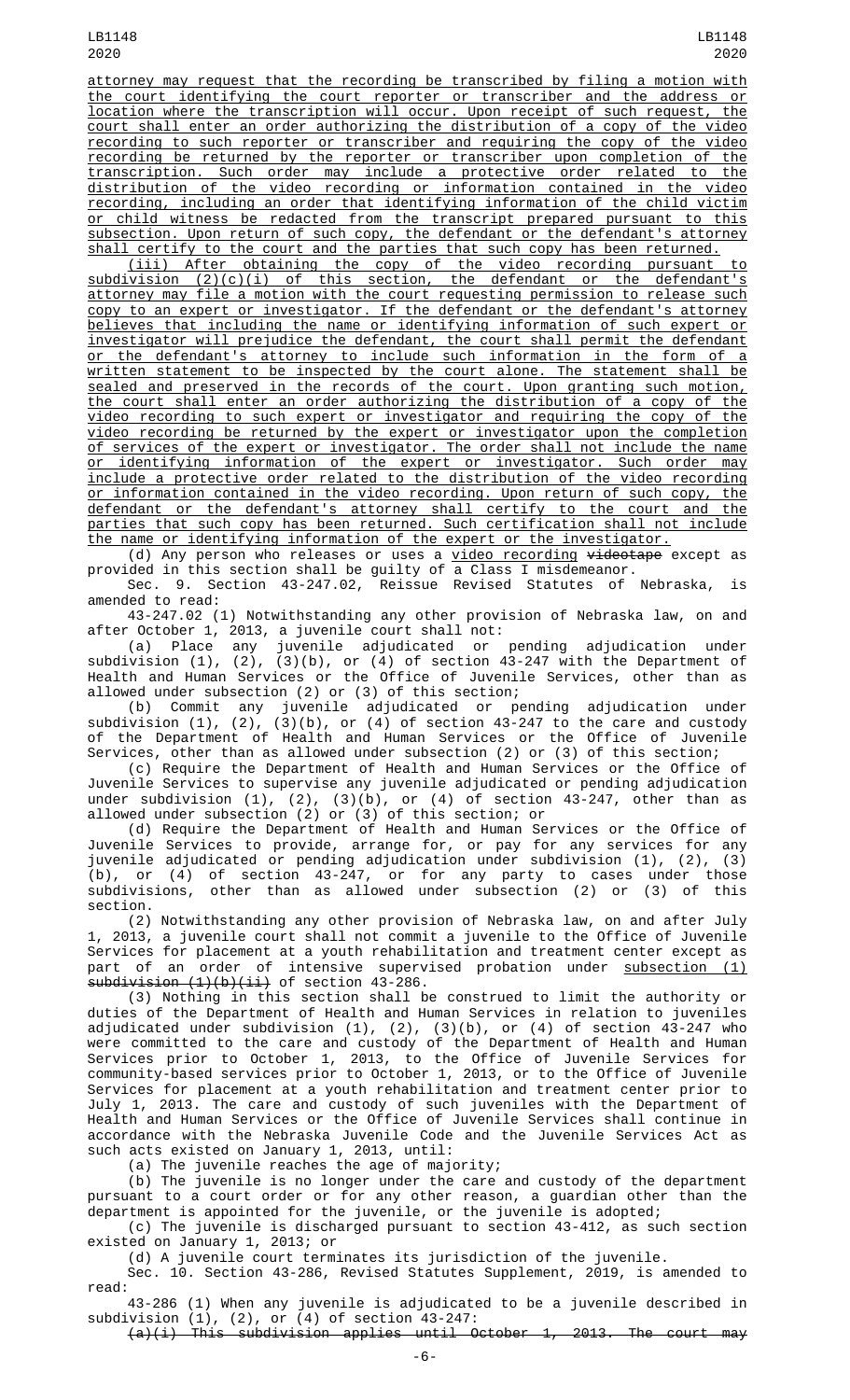continue the dispositional portion of the hearing, from time to time upon such terms and conditions as the court may prescribe, including an order of restitution of any property stolen or damaged or an order requiring the juvenile to participate in community service programs, if such order is in the interest of the juvenile's reformation or rehabilitation, and, subject to the further order of the court, may:

(A) Place the juvenile on probation subject to the supervision of a probation officer;

(B) Permit the juvenile to remain in his or her own home or be placed in a suitable family home, subject to the supervision of the probation officer; or

(C) Cause the juvenile to be placed in a suitable family home or institution, subject to the supervision of the probation officer. If the court has committed the juvenile to the care and custody of the Department of Health and Human Services, the department shall pay the costs of the suitable family home or institution which are not otherwise paid by the juvenile's parents.

Under subdivision  $(1)(a)(i)$  of this section, upon a determination by the court that there are no parental, private, or other public funds available for the care, custody, and maintenance of a juvenile, the court may order a reasonable sum for the care, custody, and maintenance of the juvenile to be paid out of a fund which shall be appropriated annually by the county where the petition is filed until a suitable provision may be made for the juvenile without such payment.

<u>(a)</u> <del>(ii) This subdivision applies beginning October 1, 2013.</del> The court may continue the dispositional portion of the hearing, from time to time upon such terms and conditions as the court may prescribe, including an order of restitution of any property stolen or damaged or an order requiring the juvenile to participate in restorative justice programs or community service programs, if such order is in the interest of the juvenile's reformation or rehabilitation, and, subject to the further order of the court, may:

(i)  $\left( \texttt{A} \right)$  Place the juvenile on probation subject to the supervision of a probation officer; or

(ii) (B) Permit the juvenile to remain in his or her own home or be placed in a suitable family home or institution, subject to the supervision of the probation officer;

 $(b)(i)$  This subdivision applies to all juveniles committed to the Office of Juvenile Services prior to July 1, 2013. The court may commit such juvenile to the Office of Juvenile Services, but a juvenile under the age of fourteen years shall not be placed at the Youth Rehabilitation and Treatment Center-Geneva or the Youth Rehabilitation and Treatment Center-Kearney unless he or she has violated the terms of probation or has committed an additional offense and the court finds that the interests of the juvenile and the welfare of the community demand his or her commitment. This minimum age provision shall not apply if the act in question is murder or manslaughter.

(ii) This subdivision applies to all juveniles committed to the Office of Juvenile Services for placement at a youth rehabilitation and treatment center on or after July 1, 2013.

(b) When it is alleged that the juvenile has exhausted all levels of probation supervision and options for community-based services and section 43-251.01 has been satisfied, a motion for commitment to a youth rehabilitation and treatment center may be filed and proceedings held as follows:

 $(\dot{\bot})$   $\{ {\sf A}\}$  The motion shall set forth specific factual allegations that support the motion and a copy of such motion shall be served on all persons required to be served by sections 43-262 to 43-267;—<del>and</del>

(ii) The Office of Juvenile Services shall be served with a copy of such motion and shall be a party to the case for all matters related to the juvenile's commitment to, placement with, or discharge from the Office of Juvenile Services; and

(iii) (B) The juvenile shall be entitled to a hearing before the court to determine the validity of the allegations. At such hearing the burden is upon the state by a preponderance of the evidence to show that:

 $(A)$   $(H)$  All levels of probation supervision have been exhausted;

<u>(B)</u> <del>(II)</del> All options for community-based services have been exhausted; and (C) (III) Placement at a youth rehabilitation and treatment center is a matter of immediate and urgent necessity for the protection of the juvenile or the person or property of another or if it appears that such juvenile is likely to flee the jurisdiction of the court<u>;</u>  $\texttt{-}$ 

(c) After the hearing, the court may, as a condition of an order of intensive supervised probation, commit such juvenile to the Office of Juvenile Services for placement at a youth rehabilitation and treatment center <u>operated</u> in compliance with state law as a condition of an order of intensive supervised <del>probation</del>. Upon commitment by the court to the Office of Juvenile Services, the court shall immediately notify the Office of Juvenile Services of the commitment. Intensive supervised probation for purposes of this subdivision means that the Office of Juvenile Services shall be responsible for the care and custody of the juvenile until the Office of Juvenile Services discharges the juvenile from commitment to the Office of Juvenile Services. Upon discharge of the juvenile, the court shall hold a review hearing on the conditions of probation and enter any order allowed under subdivision (1)(a) of this  $\frac{1}{\sqrt{2}}$  section:

(d) The Office of Juvenile Services shall notify those required to be served by sections 43-262 to 43-267, all interested parties, and the committing court of the pending discharge of a juvenile from the youth rehabilitation and treatment center sixty days prior to discharge and again in every case not less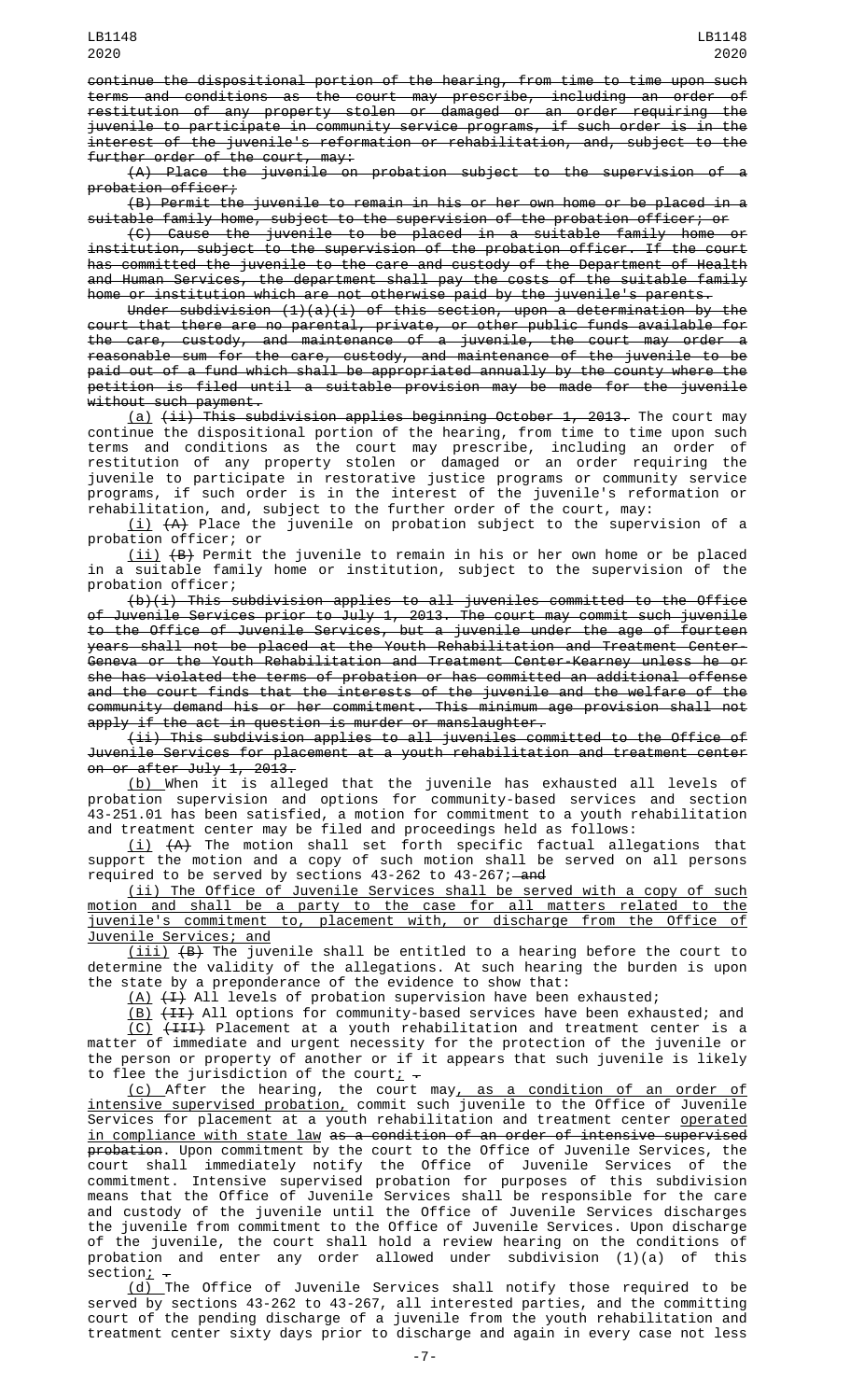than thirty days prior to discharge. Upon notice of pending discharge by the Office of Juvenile Services, the court shall set a continued disposition hearing in anticipation of reentry. The Office of Juvenile Services shall work in collaboration with the Office of Probation Administration in developing an individualized reentry plan for the juvenile as provided in section 43-425. The Office of Juvenile Services shall provide a copy of the individualized reentry plan to the juvenile, the juvenile's attorney, and the county attorney or city attorney prior to the continued disposition hearing. At the continued disposition hearing, the court shall review and approve or modify the individualized reentry plan, place the juvenile under probation supervision, and enter any other order allowed by law. No hearing is required if all interested parties stipulate to the individualized reentry plan by signed motion. In such a case, the court shall approve the conditions of probation, approve the individualized reentry plan, and place the juvenile under probation supervision; and  $-$ 

<u>(e) </u>The Office of Juvenile Services is responsible for transportation of the juvenile to and from the youth rehabilitation and treatment center. The Office of Juvenile Services may contract for such services. A plan for a juvenile's transport to return to the community shall be a part of the individualized reentry plan. The Office of Juvenile Services may approve family to provide such transport when specified in the individualized reentry plan.  $\frac{1}{t}$  $\theta$ 

(c) Beginning July 1, 2013, and until October 1, 2013, the court may commit such juvenile to the Office of Juvenile Services for community supervision.

(2) When any juvenile is found by the court to be a juvenile described in subdivision (3)(b) of section 43-247, the court may enter such order as it is empowered to enter under subdivision (1)(a) of this section—<del>or until October 1,</del>  $2013$ , enter an order committing or placing the juvenile to the care and custody<br>of the Department of Health and Human Services. of the Department of Health and Human Services.

(3) When any juvenile is adjudicated to be a juvenile described in subdivision (1), (2), (3)(b), or (4) of section 43-247, the court may order the juvenile to be assessed for referral to participate in a restorative justice program. Factors that the judge may consider for such referral include, but are not limited to: The juvenile's age, intellectual capacity, and living environment; the ages of others who were part of the offense; the age and capacity of the victim; and the nature of the case.

(4) When a juvenile is placed on probation and a probation officer has reasonable cause to believe that such juvenile has committed a violation of a condition of his or her probation, the probation officer shall take appropriate measures as provided in section 43-286.01.

(5)(a) When a juvenile is placed on probation or under the supervision of the court and it is alleged that the juvenile is again a juvenile described in subdivision (1), (2), (3)(b), or (4) of section 43-247, a petition may be filed and the same procedure followed and rights given at a hearing on the original petition. If an adjudication is made that the allegations of the petition are true, the court may make any disposition authorized by this section for such adjudications and the county attorney may file a motion to revoke the juvenile's probation.

(b) When a juvenile is placed on probation or under the supervision of the court for conduct under subdivision (1), (2), (3)(b), or (4) of section 43-247 and it is alleged that the juvenile has violated a term of probation or supervision or that the juvenile has violated an order of the court, a motion to revoke probation or supervision or to change the disposition may be filed and proceedings held as follows:

(i) The motion shall set forth specific factual allegations of the alleged violations and a copy of such motion shall be served on all persons required to be served by sections 43-262 to 43-267;

(ii) The juvenile shall be entitled to a hearing before the court to determine the validity of the allegations. At such hearing the juvenile shall be entitled to those rights relating to counsel provided by section 43-272 and those rights relating to detention provided by sections 43-254 to 43-256. The juvenile shall also be entitled to speak and present documents, witnesses, or other evidence on his or her own behalf. He or she may confront persons who have given adverse information concerning the alleged violations, may crossexamine such persons, and may show that he or she did not violate the conditions of his or her probation or supervision or an order of the court or, if he or she did, that mitigating circumstances suggest that the violation does not warrant revocation of probation or supervision or a change of disposition. The hearing shall be held within a reasonable time after the juvenile is taken into custody;

(iii) The hearing shall be conducted in an informal manner and shall be flexible enough to consider evidence, including letters, affidavits, and other material, that would not be admissible in an adversarial criminal trial;

(iv) The juvenile shall not be confined, detained, or otherwise significantly deprived of his or her liberty pursuant to the filing of a motion described in this section unless the requirements of subdivision (5) of section 43-251.01 and section 43-260.01 have been met. In all cases when the requirements of subdivision (5) of section 43-251.01 and section 43-260.01 have been met and the juvenile is confined, detained, or otherwise significantly deprived of his or her liberty as a result of his or her alleged violation of probation, supervision, or a court order, the juvenile shall be given a preliminary hearing. If, as a result of such preliminary hearing, probable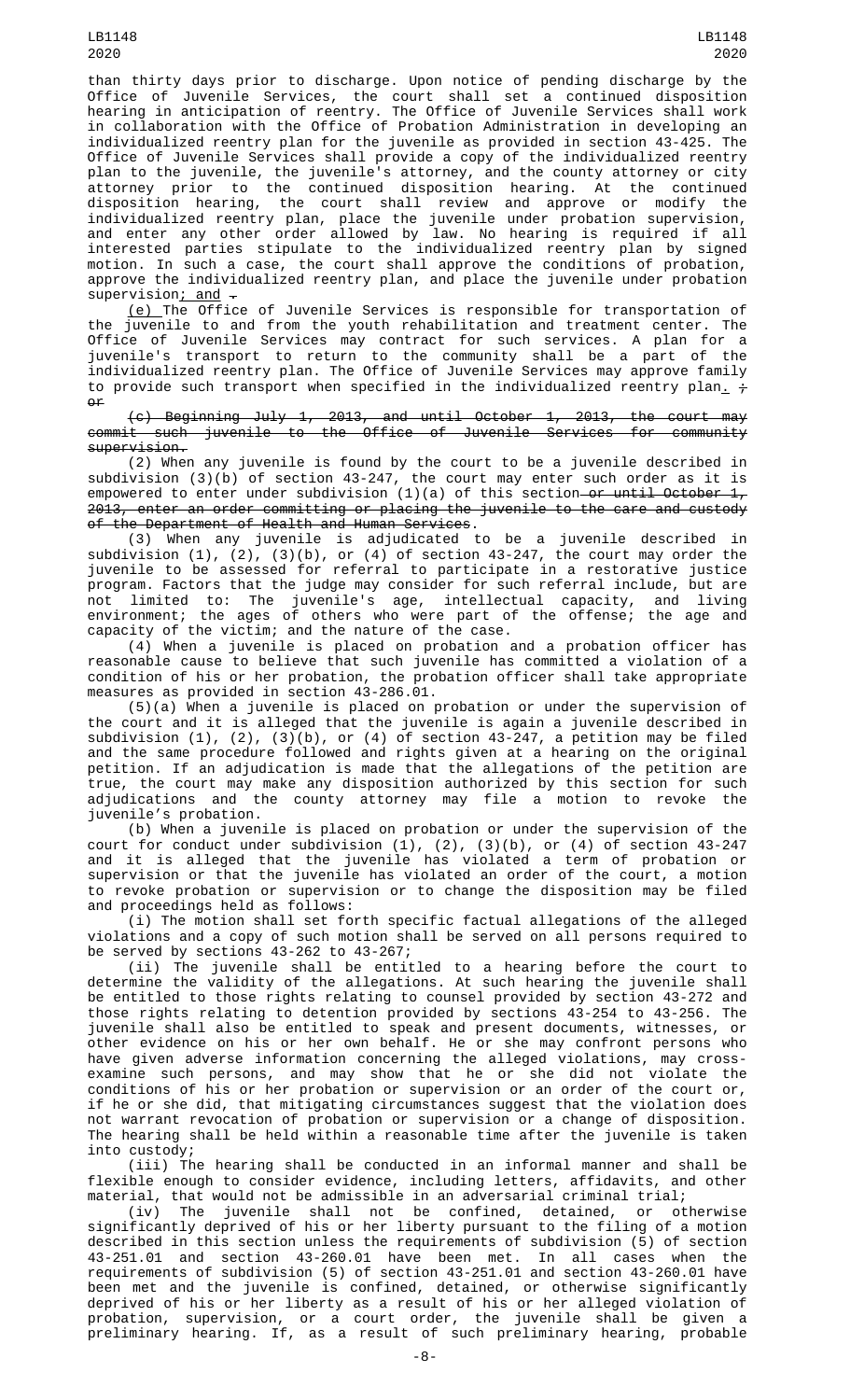cause is found to exist, the juvenile shall be entitled to a hearing before the court in accordance with this subsection;

(v) If the juvenile is found by the court to have violated the terms of his or her probation or supervision or an order of the court, the court may modify the terms and conditions of the probation, supervision, or other court order, extend the period of probation, supervision, or other court order, or enter any order of disposition that could have been made at the time the original order was entered; and

(vi) In cases when the court revokes probation, supervision, or other court order, it shall enter a written statement as to the evidence relied on and the reasons for revocation.

(6) Costs incurred on behalf of a juvenile under this section shall be paid as provided in section 43-290.01.

(7) When any juvenile is adjudicated to be a juvenile described in subdivision (4) of section 43-247, the juvenile court shall within thirty days of adjudication transmit to the Director of Motor Vehicles an abstract of the court record of adjudication.

Sec. 11. Section 43-2,108.01, Revised Statutes Supplement, 2019, is amended to read:

43-2,108.01 (1) Sections 43-2,108.01 to 43-2,108.05 apply only to persons who were under the age of eighteen years when the offense took place and, after being taken into custody, arrested, cited in lieu of arrest, or referred for prosecution without citation, the county attorney or city attorney:

(a) Declined to file a juvenile petition or criminal complaint;

(b) Offered juvenile pretrial diversion, mediation, or restorative justice to the juvenile under the Nebraska Juvenile Code;

(c) Filed a juvenile court petition describing the juvenile as a juvenile described in subdivision (1), (2), (3)(b), or (4) of section 43-247;

(d) Filed a criminal complaint in county court against the juvenile under state statute or city or village ordinance for misdemeanor or infraction possession of marijuana or misdemeanor or infraction possession of drug paraphernalia;

(e) Filed a criminal complaint in county court against the juvenile for any other misdemeanor or infraction under state statute or city or village ordinance, other than for a traffic offense $_\mathcal{T}$  when all offenses in the case are waiveable offenses; or

(f) Filed a criminal complaint in county or district court for a felony offense under state law or a city or village ordinance that was subsequently transferred to juvenile court for ongoing jurisdiction.

(2) The changes made by Laws 2019, LB354, to the relief set forth in sections 43-2,108.03 to 43-2,108.05 shall apply to all persons described in this section, as amended by Laws 2019, LB354, <u>and this legislative bill, </u>for offenses occurring prior to, on, or after September 1, 2019.

Sec. 12. Section 43-407, Reissue Revised Statutes of Nebraska, is amended to read:<br>43-407

 $(1)$  This subsection applies to all juveniles committed to the Office of Juvenile Services for placement at a youth rehabilitation and treatment center prior to July 1, 2013. The Office of Juvenile Services shall design and make available programs and treatment services through the Youth Rehabilitation and Treatment Center-Kearney and Youth Rehabilitation and Treatment Center-Geneva. The programs and treatment services shall be based upon the individual or family evaluation process and treatment plan. The treatment plan shall be developed within fourteen days after admission. If a juvenile placed at the Youth Rehabilitation and Treatment Center-Kearney or Youth Rehabilitation and Treatment Center-Geneva is assessed as needing inpatient or subacute substance abuse or behavioral health residential treatment, the juvenile may be transferred to a program or facility if the treatment and security needs of the juvenile can be met. The assessment process shall include involvement of both private and public sector behavioral health providers. The selection of the treatment venue for each juvenile shall include individualized case planning and incorporate the goals of the juvenile justice system pursuant to section 43-402. Juveniles committed to the Youth Rehabilitation and Treatment Center-Kearney or Youth Rehabilitation and Treatment Center-Geneva who are transferred to alternative settings for treatment remain committed to the Department of Health and Human Services and the Office of Juvenile Services until discharged from such custody. Programs and treatment services shall address:

(a) Behavioral impairments, severe emotional disturbances, sex offender behaviors, and other mental health or psychiatric disorders;

(b) Drug and alcohol addiction;

(c) Health and medical needs;

(d) Education, special education, and related services;

(e) Individual, group, and family counseling services as appropriate with any treatment plan related to subdivisions (a) through (d) of this subsection. Services shall also be made available for juveniles who have been physically or sexually abused;

(f) A case management and coordination process, designed to assure appropriate reintegration of the juvenile to his or her family, school, and community. This process shall follow individualized planning which shall begin at intake and evaluation. Structured programming shall be scheduled for all juveniles. This programming shall include a strong academic program as well as classes in health education, living skills, vocational training, behavior management and modification, money management, family and parent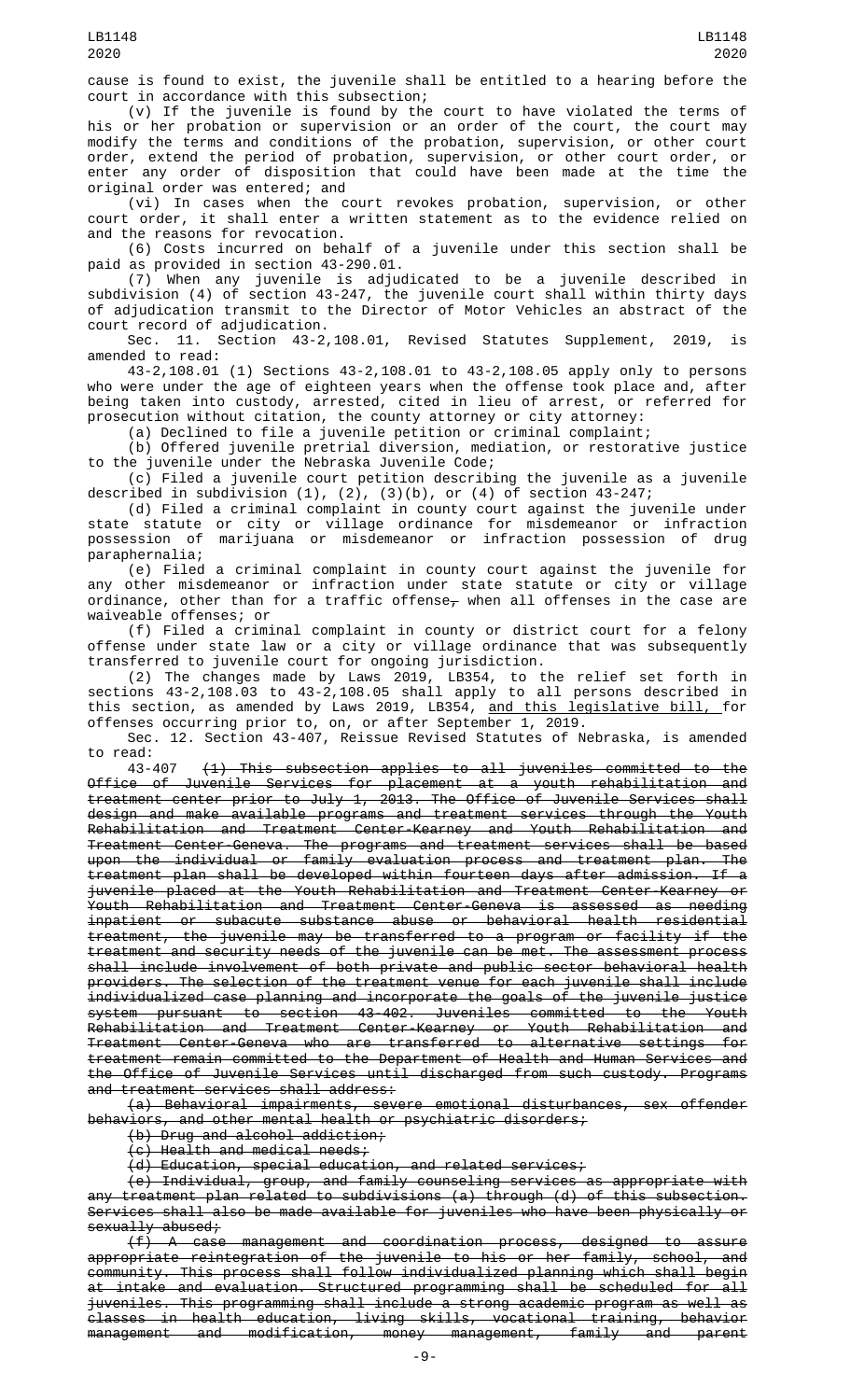responsibilities, substance abuse awareness, physical education, job skills training, and job placement assistance. Participation shall be required of all juveniles if such programming is determined to be age and developmentally appropriate. The goal of such structured programming shall be to provide the academic and life skills necessary for a juvenile to successfully return to his or her home and community upon release; and

(g) The design and delivery of treatment programs through the youth rehabilitation and treatment centers as well as any licensing or certification requirements, and the office shall follow the requirements as stated within Title XIX and Title IV-E of the federal Social Security Act, as such act existed on May 25, 2007, the Special Education Act, or other funding guidelines as appropriate. It is the intent of the Legislature that these funding sources shall be utilized to support service needs of eligible juveniles.

(1) (2) This subsection applies to all juveniles committed to the Office of Juvenile Services for placement at a youth rehabilitation and treatment center on or after July 1, 2013. The Office of Juvenile Services shall design and make available programs and treatment services through youth rehabilitation and treatment centers the Youth Rehabilitation and Treatment Center-Kearney and Youth Rehabilitation and Treatment Center-Geneva. The programs and treatment services shall be based upon the individual or family evaluation process and treatment plan. The treatment plan shall be developed within fourteen days after admission and provided to the committing court and interested parties. The court may, on its own motion or upon the motion of an interested party, set a hearing to review the treatment plan.

(2) A juvenile may be committed by a court to the Office of Juvenile Services for placement at a youth rehabilitation and treatment center operated and utilized in compliance with state law pursuant to a hearing described in subdivision (1)(b)(iii) of section 43-286. The office shall not change a juvenile's placement except as provided in this section. If a juvenile placed at a youth rehabilitation and treatment center the Youth Rehabilitation and Treatment Center-Kearney or Youth Rehabilitation and Treatment Center-Geneva is assessed as needing inpatient or subacute substance abuse or behavioral health residential treatment, the Office of Juvenile Services may arrange for such treatment to be provided at the Hastings Regional Center or may transition the juvenile to another inpatient or subacute residential treatment facility licensed as a treatment facility in the State of Nebraska and shall provide notice of the change in placement pursuant to subsection (3) of this section. Except in a case requiring emergency admission to an inpatient facility, the juvenile shall not be discharged by the Office of Juvenile Services until the juvenile has been returned to the court for a review of his or her conditions of probation and the juvenile has been transitioned to the clinically appropriate level of care. Programs and treatment services shall address:

(a) Behavioral impairments, severe emotional disturbances, sex offender behaviors, and other mental health or psychiatric disorders;

(b) Drug and alcohol addiction;

(c) Health and medical needs;

(d) Education, special education, and related services;

(e) Individual, group, and family counseling services as appropriate with any treatment plan related to subdivisions (a) through (d) of this subsection. Services shall also be made available for juveniles who have been physically or sexually abused;

(f) A case management and coordination process, designed to assure appropriate reintegration of the juvenile to his or her family, school, and community. This process shall follow individualized planning which shall begin at intake and evaluation. Structured programming shall be scheduled for all juveniles. This programming shall include a strong academic program as well as classes in health education, living skills, vocational training, behavior management and modification, money management, family and parent responsibilities, substance abuse awareness, physical education, job skills training, and job placement assistance. Participation shall be required of all juveniles if such programming is determined to be age and developmentally appropriate. The goal of such structured programming shall be to provide the academic and life skills necessary for a juvenile to successfully return to his or her home and community upon release; and

(g) The design and delivery of treatment programs through the youth rehabilitation and treatment centers as well as any licensing or certification requirements, and the office shall follow the requirements as stated within Title XIX and Title IV-E of the federal Social Security Act, as such act existed on January 1, 2013, the Special Education Act, or other funding guidelines as appropriate. It is the intent of the Legislature that these funding sources shall be utilized to support service needs of eligible juveniles.

(3) When the Office of Juvenile Services has arranged for treatment of a juvenile as provided in subsection (2) of this section, the office shall file a report and notice of placement change with the court and shall send copies of the notice to all interested parties, including any parent or guardian of the juvenile, at least seven days before the placement of the juvenile is changed from the order of the committing court. The court, on its own motion or upon the filing of an objection to the change by an interested party, may order a hearing to review such change in placement and may order the change be stayed until the completion of the hearing.

<u>(4)(a)</u> <del>(3)(a)</del> The Office of Juvenile Services shall begin implementing evidence-based practices, policies, and procedures by January 15, 2016, as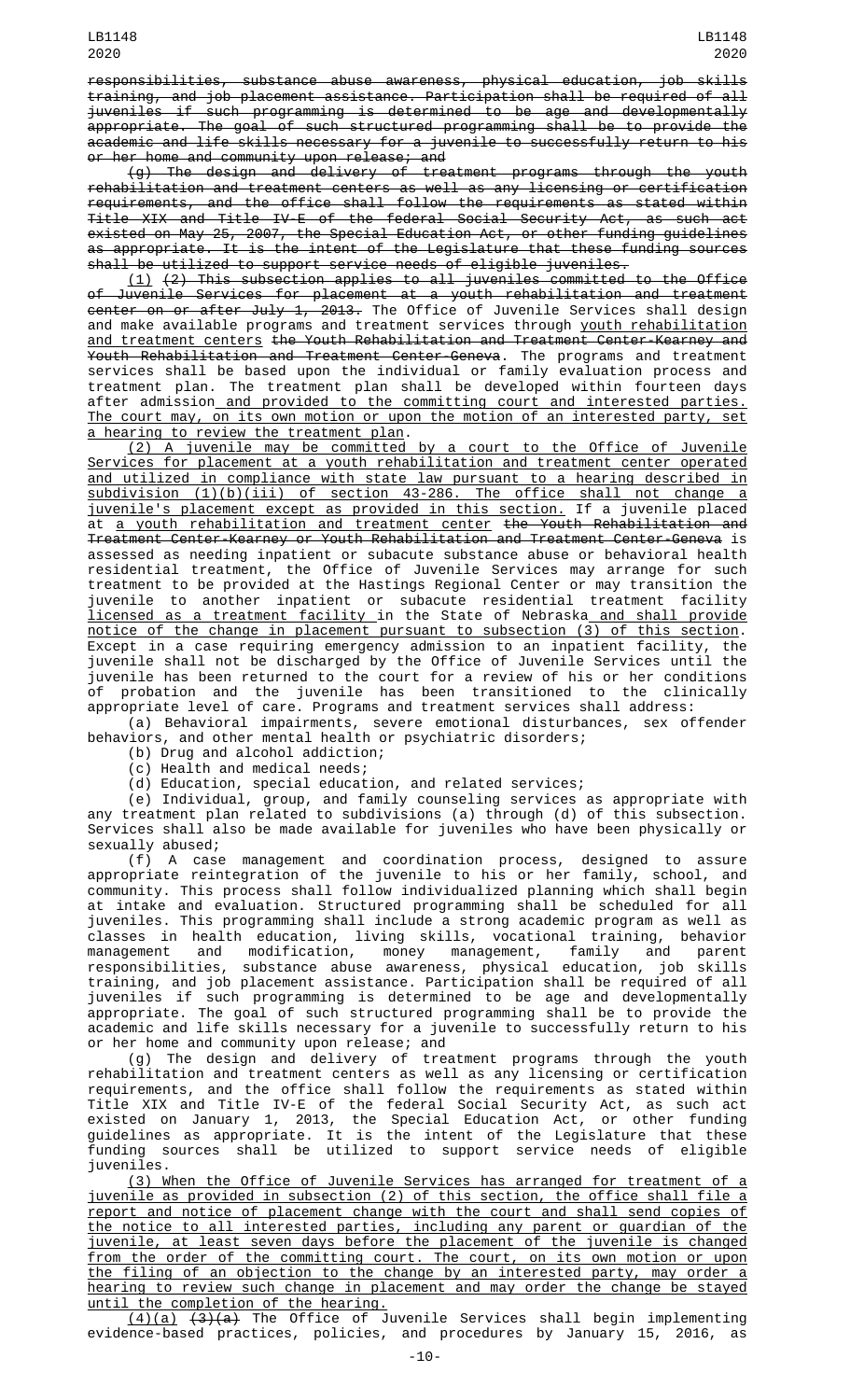determined by the office. Thereafter, on November 1 of each year, the office shall <u>electronically </u>submit to the Governor, the Legislature, and the Chief Justice of the Supreme Court, a comprehensive report on its efforts to implement evidence-based practices. The report to the Legislature shall be by electronic transmission. The report may be attached to preexisting reporting duties. The report shall include at a minimum:

(i) The percentage of juveniles being supervised in accordance with evidence-based practices;

(ii) The percentage of state funds expended by each respective department for programs that are evidence-based, and a list of all programs which are evidence-based;

(iii) Specification of supervision policies, procedures, programs, and practices that were created, modified, or eliminated; and

(iv) Recommendations of the office for any additional collaboration with other state, regional, or local public agencies, private entities, or faithbased and community organizations.

(b) Each report and executive summary shall be available to the general public on the web site of the office.

(c) The Executive Board of the Legislative Council may request the Consortium for Crime and Justice Research and Juvenile Justice Institute at the University of Nebraska at Omaha to review, study, and make policy recommendations on the reports assigned by the executive board.

Sec. 13. Section 43-408, Reissue Revised Statutes of Nebraska, is amended to read:

 $(1)(a)$  This subsection applies to all juveniles committed to the Office of Juvenile Services for placement at a youth rehabilitation and treatment center prior to July 1, 2013, and to all juveniles committed to the Office of Juvenile Services for community supervision prior to October 1, 2013. Whenever any juvenile is committed to the Office of Juvenile Services, to any facility operated by the Office of Juvenile Services, or to the custody of Administrator of the Office of Juvenile Services, a superintendent of a facility, or an administrator of a program, the juvenile is deemed committed to the Office of Juvenile Services. Juveniles committed to the Office of Juvenile Services shall also be considered committed to the care and custody of the Department of Health and Human Services for the purpose of obtaining health care and treatment services.

(b) The committing court shall order the initial level of treatment for a juvenile committed to the Office of Juvenile Services. Prior to determining the initial level of treatment for a juvenile, the court may solicit a recommendation regarding the initial level of treatment from the Office of Juvenile Services. Under this subsection, the committing court shall not order a specific placement for a juvenile. The court shall continue to maintain jurisdiction over any juvenile committed to the Office of Juvenile Services until such time that the juvenile is discharged from the Office of Juvenile Services. The court shall conduct review hearings every six months, or at the request of the juvenile, for any juvenile committed to the Office of Juvenile Services who is placed outside his or her home, except for a juvenile residing at a youth rehabilitation and treatment center. The court shall determine whether an out-of-home placement made by the Office of Juvenile Services is in the best interests of the juvenile, with due consideration being given by the court to public safety. If the court determines that the out-of-home placement is not in the best interests of the juvenile, the court may order other treatment services for the juvenile.

(c) After the initial level of treatment is ordered by the committing court, the Office of Juvenile Services shall provide treatment services which conform to the court's level of treatment determination. Within thirty days after making an actual placement, the Office of Juvenile Services shall provide the committing court with written notification of where the juvenile has been placed. At least once every six months thereafter, until the juvenile is discharged from the care and custody of the Office of Juvenile Services, the office shall provide the committing court with written notification of the juvenile's actual placement and the level of treatment that the juvenile is receiving.

(d) For transfer hearings, the burden of proof to justify the transfer is on the Office of Juvenile Services, the standard of proof is clear and convincing evidence, and the strict rules of evidence do not apply. Transfers of juveniles from one place of treatment to another are subject to section 43-251.01 and to the following:

(i) Except as provided in subdivision (d)(ii) of this subsection, if the Office of Juvenile Services proposes to transfer the juvenile from a less restrictive to a more restrictive place of treatment, a plan outlining the proposed change and the reasons for the proposed change shall be presented to the court which committed the juvenile. Such change shall occur only after a hearing and a finding by the committing court that the change is in the best interests of the juvenile, with due consideration being given by the court to public safety. At the hearing, the juvenile has the right to be represented by counsel;

 $(iii)$  The Office of Juvenile Services may make an immediate temporary change without prior approval by the committing court only if the juvenile is in a harmful or dangerous situation, is suffering a medical emergency, is exhibiting behavior which warrants temporary removal, or has been placed in a non-state-owned facility and such facility has requested that the juvenile be removed. Approval of the committing court shall be sought within fifteen days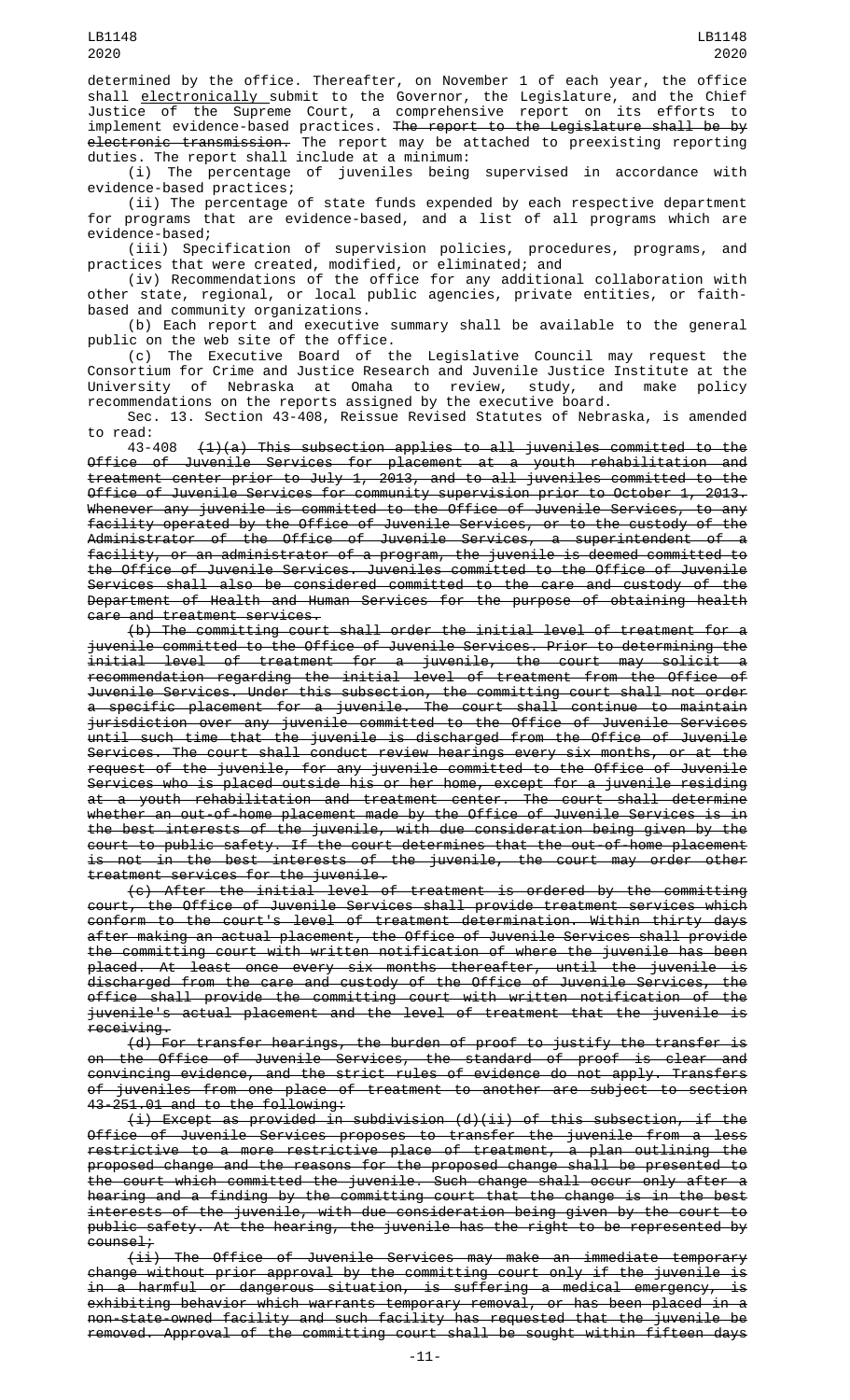of making an immediate temporary change, at which time a hearing shall occur before the court. The court shall determine whether it is in the best interests of the juvenile to remain in the new place of treatment, with due consideration being given by the court to public safety. At the hearing, the juvenile has the right to be represented by counsel; and

(iii) If the proposed change seeks to transfer the juvenile from a more restrictive to a less restrictive place of treatment or to transfer the juvenile from the juvenile's current place of treatment to another which has the same level of restriction as the current place of treatment, the Office of Juvenile Services shall notify the juvenile, the juvenile's parents, custodian, or legal guardian, the committing court, the county attorney, the counsel for the juvenile, and the guardian ad litem of the proposed change. The juvenile has fifteen days after the date of the notice to request an administrative hearing with the Office of Juvenile Services, at which time the Office of Juvenile Services shall determine whether it is in the best interests of the juvenile for the proposed change to occur, with due consideration being given by the office to public safety. The juvenile may be represented by counsel at the juvenile's own expense. If the juvenile is aggrieved by the administrative decision of the Office of Juvenile Services, the juvenile may appeal that decision to the committing court within fifteen days after the Office of Juvenile Services' decision. At the hearing before the committing court, the juvenile has the right to be represented by counsel.

(e) If a juvenile is placed in detention after the initial level of treatment is determined by the committing court, the committing court shall hold a hearing every fourteen days to review the status of the juvenile. Placement of a juvenile in detention shall not be considered as a treatment service.

(f) The committing court's review of a change of place of treatment pursuant to this subsection does not apply to parole revocation hearings.

(1) (2)(a) This subsection applies to all juveniles committed to the Office of Juvenile Services for placement at a youth rehabilitation and treatment center on or after July 1, 2013. Whenever any juvenile is committed to the Office of Juvenile Services, the juvenile shall also be considered committed to the care and custody of the Department of Health and Human Services for the purpose of obtaining health care and treatment services.

<u>(2)</u> <del>(b)</del> The committing court <u>may <del>shall</del> order placement at a youth</u> rehabilitation and treatment center for a juvenile committed to the Office of Juvenile Services following a commitment hearing pursuant to subdivision (1)(b) (iii) of section 43-286. The court shall continue to maintain jurisdiction over any juvenile committed to the Office of Juvenile Services, and the office shall provide the court and parties of record with the initial treatment plan and monthly updates regarding the progress of the juvenile for the purpose of reviewing the juvenile's probation upon discharge from the care and custody of the Office of Juvenile Services.

(3) In addition to the hearings set forth in section 43-285, during a juvenile's term of commitment, any party may file a motion for commitment review to bring the case before the court for consideration of the juvenile's commitment to a youth rehabilitation and treatment center. A hearing shall be scheduled no later than thirty days after the filing of such motion. No later than five days prior to the hearing, the office shall provide information to the parties regarding the juvenile's individualized treatment plan and progress. A representative of the office or facility shall be physically present at the hearing to provide information to the court unless the court allows the representative to appear telephonically or by video. The juvenile and the juvenile's parent or guardian shall have the right to be physically present at the hearing. The court may enter such orders regarding the juvenile's care and treatment as are necessary and in the best interests of the juvenile, including an order for early discharge from commitment when appropriate. In entering an order for early discharge from commitment to intensive supervised probation in the community, the court shall consider to what extent:

(a) The juvenile has completed the goals of the juvenile's individualized treatment plan or received maximum benefit from institutional treatment;

(b) The juvenile would benefit from continued services under community supervision;

(c) The juvenile can function in a community setting with appropriate supports; and

(d) There is reason to believe that the juvenile will not commit further violations of law and will comply with the terms of intensive supervised probation.

(4) Each juvenile committed to the Office of Juvenile Services for placement at a youth rehabilitation and treatment center shall also be entitled to an annual review of such commitment and placement for as long as the juvenile remains so committed and placed. At an annual review hearing, the court shall consider the factors described in subsection (3) of this section to assess the juvenile's progress and determine whether commitment remains in the best interests of the juvenile.

<u>(5)</u> <del>(c)</del> If a juvenile is placed in detention while awaiting placement at a youth rehabilitation and treatment center and the placement has not occurred within fourteen days, the committing court shall hold a hearing every fourteen days to review the status of the juvenile. Placement of a juvenile in detention shall not be considered a treatment service.

Sec. 14. Section 83-108.04, Reissue Revised Statutes of Nebraska, is